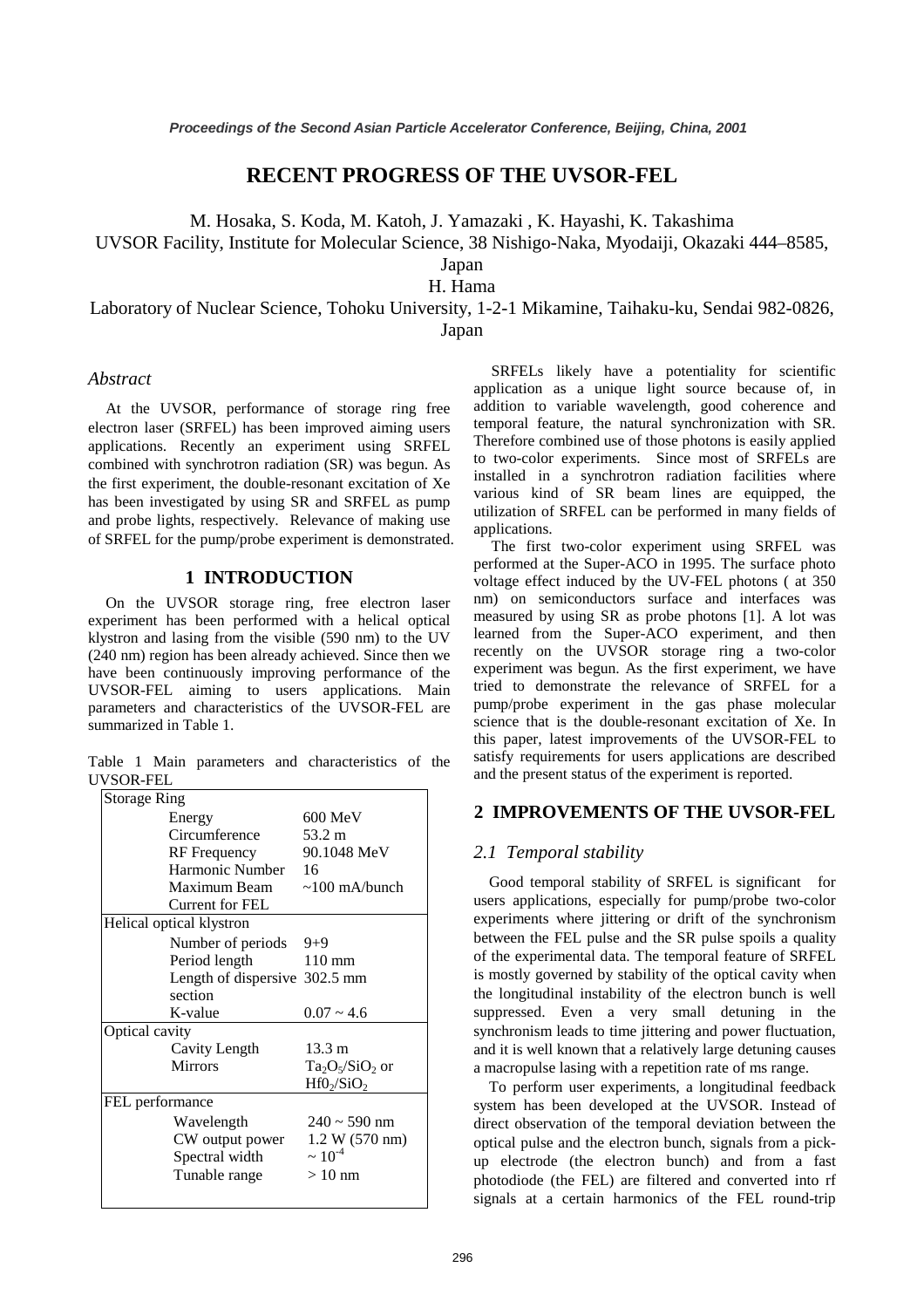frequency. Then the time deviation is detected as a phase deference in the frequency domain [2]. Choosing a 24-th harmonics of the round-trip frequency, a time resolution less than 10 ps was obtained. Although the sampling rate is limited to be ~ 1 kHz due to a response time of a master oscillator, the micropulse jitter is reduced to less than 30 ps and the stable CW lasing is maintained for an adequate time.

# *2.2 Q-switching operation*

The CW output power of SRFEL is limited by the "bunch heating" due to the interaction with the FEL optical pulse. However, using Q-switching technique, much larger peak power  $($   $\sim$  100 times) can be obtained (Fig.1 (a)), because lasing is started from a completely damped state of the energy spread of electron bunch. On the UVSOR, Q-switching is performed by repetitive jump of the RF-cavity frequency. Fig. 1(b) shows the extracted average power as a function of the repetition rate of Qswitching. As seen in the figure, a low repetition rate, the extracted power increases linearly with increasing a repetition rate, but at a repetition rate above 60 Hz it decreases because the electron bunch cooling-down due to the synchrotron damping ( damping time  $= 20$  msec UVSOR) is not sufficient. The relevance of Q-switching will be shown below.



Fig. 1 (a) Measured extracted power of the FEL in the Q-switching operation compared with in the CW operation. (b) Average extracted power in the Q-switching operation as a function of the repetition rate.

## **3 PUMP/PROBE EXPERIMENT**

As the first experiment, we have investigated the double-resonant excitation of Xe using SR as pump and SRFEL as probe. It consists, in a first step, of exciting ground state Xe atoms to the  $5p<sup>5</sup>5d$  excited state with a SR pulse (the pump pulse) using 10.4 eV photons. In the second step, the excited atoms are ionized by a FEL pulse of the wavelength of 570.1 nm. Because the life time of the excited  $5p^55d$  state is short (600 ps), the synchronization of the SR and laser is essential in the experiment.

The pump/probe experiment was carried out at a beamline BL3A1 of the UVSOR using SR from a planar undulator whose fundamental harmonics was adjusted to 10.4 eV. Since the beam line has no monochromator, an LiF filter is installed to suppress higher harmonics radiation from the undulator. The FEL light around 570 nm is extracted through the backward mirror and transported to an experimental station of the BL3A1 through a series of multilayer mirrors. The flight path of FEL, which is adjusted to synchronize timing between the FEL and the SR, is about 30 m. A focusing mirror  $(f = 10$ m) was placed in the center of the flight path to keep the laser size small throughout the transport. About 69 % of the extracted power can be transferred to the experimental station. The fine adjustment of the timing is made using a movable optical delay of 50 cm at the experimental station. The FEL and SR photon from collinear opposite directions cross in the interaction region where an effusive jet of Xe gas crosses and the produced ions of Xe were detected by means of a conventional channeltron.

In the early stage of the experiment, we found that events rate of backgrounds which probably comes from interactions of SR photons with the detector structure was very high  $(~ 10^5$  counts/sec) and it seemed to be very difficult to detects the pump/probe events. Then we employed the Q-switching technique to the experiment. As mentioned earlier, much larger peak power is provided with Q-switching FEL but the duration of lasing is relatively short  $($   $\sim$  0.2 msec). Therefore if events detected is gated with the duration, improvement of S/N by a factor 100 is expected. The spectrum obtained with the Qswitching technique is shown in Fig. 2(a). In the measurement the wavelength of the FEL was swept by changing the gap length of the helical optical klystron. Using the Q-switching technique, we could detect the true events and could adjust spatial and temporal overlap among the FEL, the SR and the gas jet and reduced the background. Consequently we could measure a spectrum using a CW FEL(Fig. 2 (b)). During the measurement the feedback system mentioned above was employed to stabilize the lasing. Due to the bandwidth of CW FEL narrower than Q-switching FEL, much improved spectrum could be obtained and asymmetric line shape described by the Fano formula could be clearly observed.